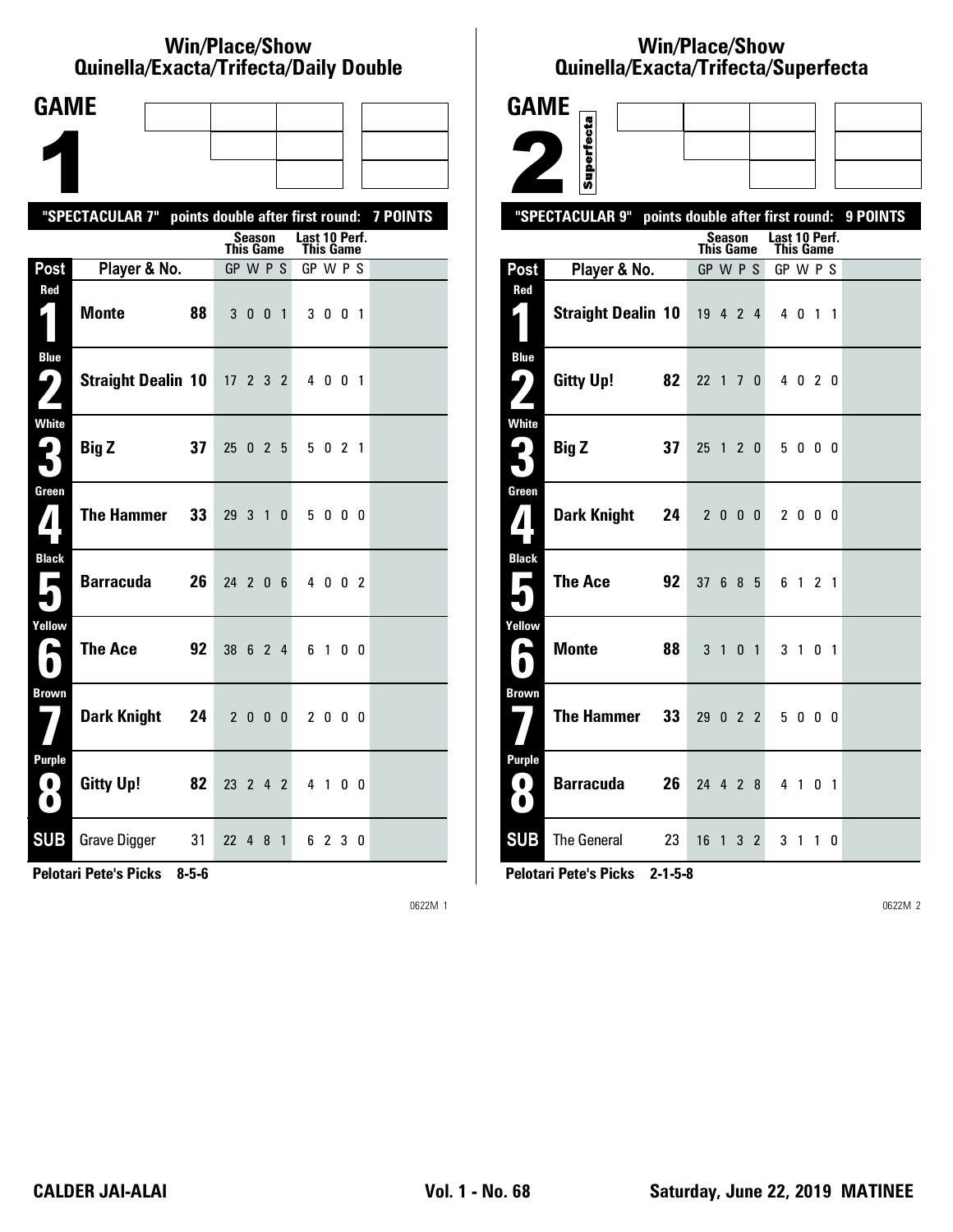#### **Win/Place/Show Quinella/Exacta/Trifecta/Pick 5**

| <b>GAME</b>                                                                   |                                                           |    |                  |                |                |                |               |                |                |  |
|-------------------------------------------------------------------------------|-----------------------------------------------------------|----|------------------|----------------|----------------|----------------|---------------|----------------|----------------|--|
|                                                                               |                                                           |    |                  |                |                |                |               |                |                |  |
|                                                                               |                                                           |    |                  |                |                |                |               |                |                |  |
|                                                                               |                                                           |    |                  |                |                |                |               |                |                |  |
|                                                                               | "SPECTACULAR 7" points double after first round: 7 POINTS |    |                  | <b>Season</b>  |                |                | Last 10 Perf. |                |                |  |
|                                                                               |                                                           |    | <b>This Game</b> |                |                |                | This Game     |                |                |  |
| Post<br>Red                                                                   | Player & No.                                              |    | $GP$ W $P$ S     |                |                |                | GP W P S      |                |                |  |
| 1                                                                             | <b>Big Z</b>                                              | 37 | 24 0 5 5         |                |                |                |               | 5 0 0 2        |                |  |
| <b>Blue</b><br><u>ر با</u>                                                    | Barracuda                                                 | 26 | 27 7             |                | $\overline{1}$ | 5              |               | 4 1            | 0 0            |  |
| White<br>3                                                                    | <b>Gitty Up!</b>                                          | 82 | 27               | $\overline{1}$ | $\mathbf{1}$   | 4              |               | 4000           |                |  |
| Green<br>$\mathbf{Z}$                                                         | <b>The Hammer</b>                                         | 33 | 31               |                | $2 \t2 \t2$    |                |               | 5 0 1 0        |                |  |
| <b>Black</b><br>$\blacksquare$                                                | <b>The Ace</b>                                            | 92 | 39               | 5              | 6 3            |                |               | 7 <sub>1</sub> | 0 <sub>0</sub> |  |
| Yellow<br>A                                                                   | <b>Straight Dealin 10</b>                                 |    | 20 4 2 1         |                |                |                |               | 4 1            | 2 <sub>0</sub> |  |
| <b>Brown</b>                                                                  | <b>Monte</b>                                              | 88 |                  | 3 0 0 1        |                |                |               | 3 0 0 1        |                |  |
| <b>Purple</b><br>$\left( \begin{array}{c} 0 \end{array} \right)$<br>$\bullet$ | <b>Dark Knight</b>                                        | 24 |                  | 2 0 1 1        |                |                |               | 2 0 1 1        |                |  |
| <b>SUB</b>                                                                    | Grave Digger                                              | 31 | 26 5 8           |                |                | $\overline{1}$ |               | 5 1 2 0        |                |  |

**Pelotari Pete's Picks 5-2-8**

0622M 3

**Brown**

**Pur ple**

#### **Win/Place/Show Qui nel la/Exacta/Tri fecta**



**7 Straight Dealin 10** 22 1 0 4 4 1 0 1

**8 The Ace** 92 38 5 6 1 6 2 1 0

**SUB** The General 23 21 5 3 2 6 2 0 0

**Pelotari Pete's Picks 3-8-2**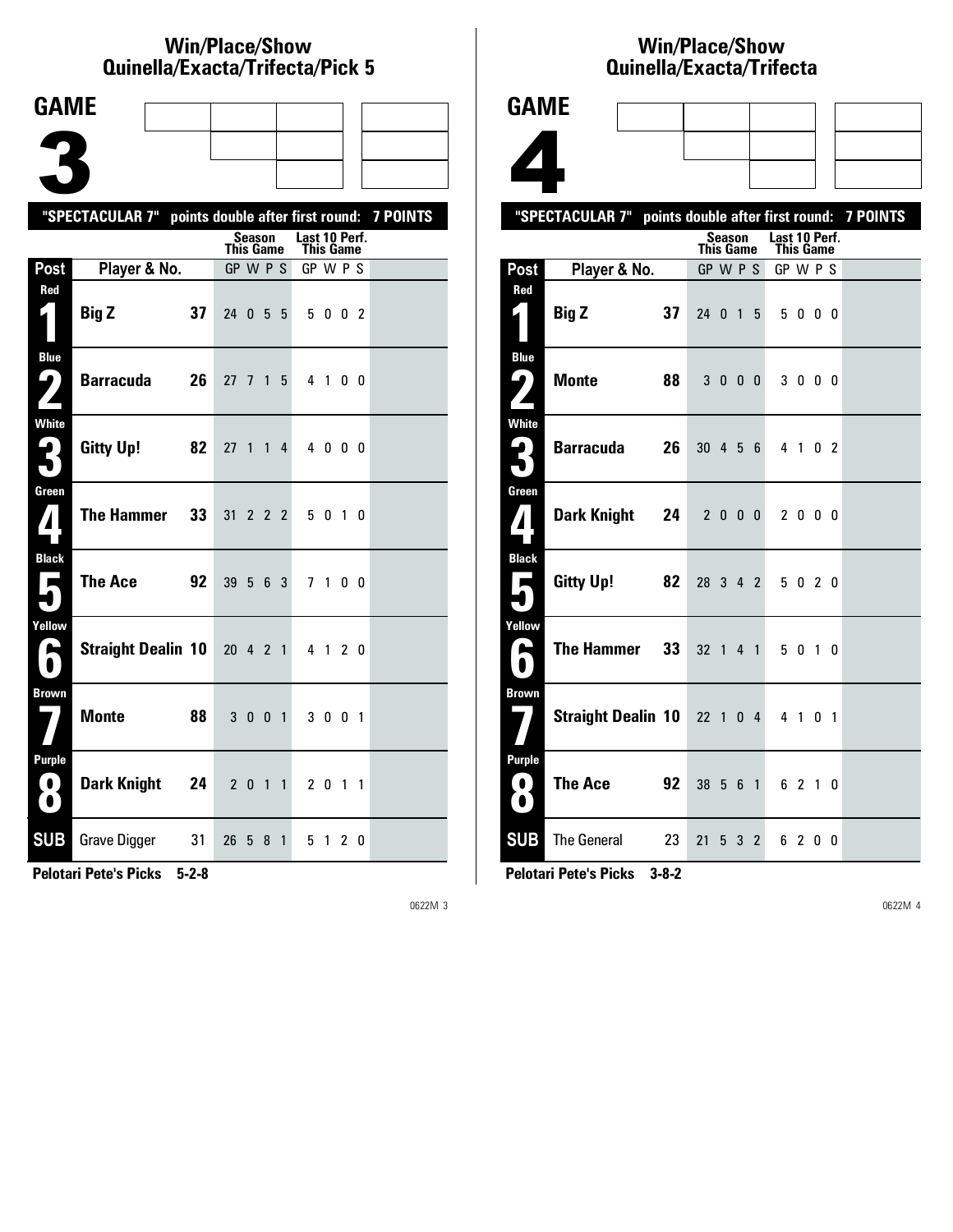# **Win/Place/Show Qui nel la/Exacta/Tri fecta**

| <b>GAME</b>                            |                                                           |                      |                              |        |                |                |                       |              |   |           |  |
|----------------------------------------|-----------------------------------------------------------|----------------------|------------------------------|--------|----------------|----------------|-----------------------|--------------|---|-----------|--|
|                                        |                                                           |                      |                              |        |                |                |                       |              |   |           |  |
|                                        |                                                           |                      |                              |        |                |                |                       |              |   |           |  |
|                                        |                                                           |                      |                              |        |                |                |                       |              |   |           |  |
|                                        | "SPECTACULAR 7" points double after first round: 7 POINTS |                      |                              | Season |                |                | Last 10 Perf.         |              |   |           |  |
| Post                                   | Player & No.                                              |                      | <b>This Game</b><br>GP W P S |        |                |                | This Game<br>GP W P S |              |   |           |  |
| Red                                    |                                                           |                      |                              |        |                |                |                       |              |   |           |  |
| $\blacksquare$                         | <b>Wonder Boy</b>                                         | $12 \,$              | 44 9 7 4                     |        |                |                |                       | 8 2 3 1      |   |           |  |
| <b>Blue</b>                            |                                                           |                      |                              |        |                |                |                       |              |   |           |  |
| $\mathbf{\mathsf{L}}_{\bm{\ell}}$<br>Z | <b>Grave Digger</b>                                       | 31                   | $21 \t2 \t4 \t0$             |        |                |                |                       | 4 2 0 0      |   |           |  |
| <b>White</b>                           |                                                           |                      |                              |        |                |                |                       |              |   |           |  |
| 3                                      | <b>Momo</b>                                               | 30                   | 28 3 3 4                     |        |                |                |                       | 3 1          |   | $1\quad0$ |  |
| Green<br>$\mathbf{Z}$                  | <b>The General</b>                                        | 23                   | 30 4 2 2                     |        |                |                |                       | 7 0 1 0      |   |           |  |
|                                        |                                                           |                      |                              |        |                |                |                       |              |   |           |  |
| <b>Black</b><br>$\blacksquare$         | <b>The Warrior</b>                                        | 60                   | 50 19 6 12                   |        |                |                |                       | 9 3 0 2      |   |           |  |
|                                        |                                                           |                      |                              |        |                |                |                       |              |   |           |  |
| Yellow<br>N                            | <b>El Nino</b>                                            | 84                   |                              |        |                |                |                       |              |   |           |  |
|                                        |                                                           |                      | 31 7 2                       |        |                | $\overline{4}$ |                       | 5 0 0 2      |   |           |  |
| <b>Brown</b>                           |                                                           |                      |                              |        |                |                |                       |              |   |           |  |
|                                        | Rocco                                                     | 41                   | 0 <sub>0</sub>               |        |                | 0 <sub>0</sub> |                       | $0\,0\,0\,0$ |   |           |  |
| <b>Purple</b>                          |                                                           |                      |                              |        |                |                |                       |              |   |           |  |
| $\bullet$<br>$\bigcirc$                | <b>The Natural</b>                                        | 16                   | 34 4 3 3                     |        |                |                |                       | 5 1 0 1      |   |           |  |
| <b>SUB</b>                             | <b>Barracuda</b>                                          | 26                   | 24 <sub>2</sub>              |        | $\overline{1}$ | $\overline{2}$ | $\mathbf{2}^{\prime}$ | 0            | 0 | - 1       |  |
|                                        | .                                                         | $\sim$ $\sim$ $\sim$ |                              |        |                |                |                       |              |   |           |  |

**Pelotari Pete's Picks 1-5-6**

0622M 5

# **Win/Place/Show Qui nel la/Exacta/Tri fecta/Super fecta**

| <b>GAME</b>                                                                   |                     |    |                  |                        |     |                |                                   |              |    |                |                                           |
|-------------------------------------------------------------------------------|---------------------|----|------------------|------------------------|-----|----------------|-----------------------------------|--------------|----|----------------|-------------------------------------------|
|                                                                               | Superfecta          |    |                  |                        |     |                |                                   |              |    |                |                                           |
|                                                                               |                     |    |                  |                        |     |                |                                   |              |    |                |                                           |
|                                                                               | "SPECTACULAR 9"     |    |                  |                        |     |                |                                   |              |    |                | points double after first round: 9 POINTS |
|                                                                               |                     |    | <b>This Game</b> | Season                 |     |                | Last 10 Perf.<br><b>This Game</b> |              |    |                |                                           |
| Post                                                                          | Player & No.        |    | GP W P S         |                        |     |                | GP W P S                          |              |    |                |                                           |
| Red<br>L .                                                                    | <b>Grave Digger</b> | 31 | $20 \t3 \t3$     |                        |     | $\mathbf{2}$   | 3 <sub>0</sub>                    |              | 10 |                |                                           |
| <b>Blue</b><br>9)<br>$\mathbf{z}$                                             | <b>The General</b>  | 23 | 27 <sup>2</sup>  | 0                      | - 5 | $\overline{1}$ |                                   | 5 0 0 3      |    |                |                                           |
| <b>White</b><br>$\mathbf{G}_1$                                                | <b>Momo</b>         | 30 | $27 \t7 \t3$     |                        |     | 5              |                                   | $3 \quad 1$  | 0  | $\overline{1}$ |                                           |
| Green<br>$\boldsymbol{I}$                                                     | <b>Wonder Boy</b>   | 12 | 41               | 48                     |     | 3              |                                   | 8020         |    |                |                                           |
| <b>Black</b><br>П                                                             | <b>El Nino</b>      | 84 | 28 3 3           |                        |     | $\overline{2}$ |                                   | 4 0 0 0      |    |                |                                           |
| Yellow<br>œ                                                                   | Rocco               | 41 |                  | $0\quad 0\quad 0\quad$ |     | 0              |                                   | $0\,0\,0\,0$ |    |                |                                           |
| <b>Brown</b>                                                                  | <b>The Warrior</b>  | 60 | 51 20 7 5        |                        |     |                | 8 3                               |              |    | $1\quad0$      |                                           |
| <b>Purple</b><br>$\left( \begin{array}{c} 0 \end{array} \right)$<br>$\bullet$ | <b>The Natural</b>  | 16 | $32 \t1 \t1$     |                        |     | 5              |                                   | 2 0 0 0      |    |                |                                           |
| <b>SUB</b>                                                                    | Gitty Up!           | 82 | 25 1 2 4         |                        |     |                |                                   | 2000         |    |                |                                           |

**Pelotari Pete's Picks 7-3-4-5**